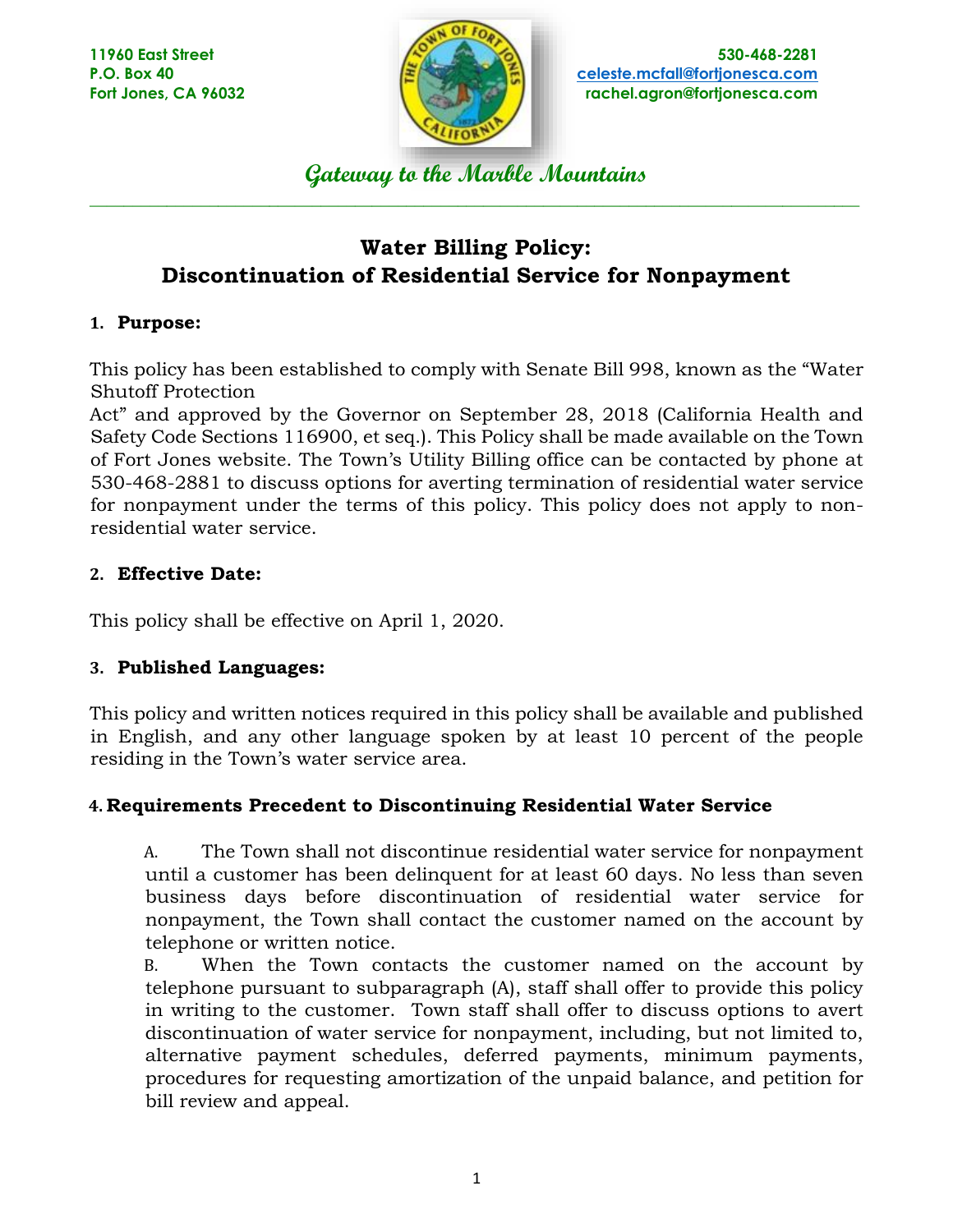C. When the Town contacts the customer named on the account by written notice pursuant to subparagraph (A), the written notice of payment delinquency and impending discontinuation shall be mailed to the customer at their mailing address of record. If the customer's address is not the address of the property to which residential water service is provided, the notice shall also be delivered to the address of the property to which residential water service is provided, addressed to "Occupant." The notice shall include, but is not limited to, all of the following information in a clear and legible format:

1) The customer's name and address.

- 2) The amount of the delinquency.
- 3) The date by which payment or arrangement for payment is required in order to avoid discontinuation of residential water service, which shall be 60 days from the date that the bill became delinquent.
- 4) A description of the process to apply for an extension of time to pay the delinquent charges.
- 5) A description of the procedure to petition for bill review and appeal.
- 6) A description of the procedure by which the customer may request an alternative payment schedule, including an amortization of the delinquent residential water service charges.
- 7) The Town's phone number and a web link to the Town's written policy.

### **5. Good Faith Noticing Requirements**

A. If the Town is unable to make contact with the customer or an adult occupying the residence by telephone, and written notice is returned through the mail as undeliverable, the Town shall make a good faith effort to visit the residence and leave, or make other arrangements for placement in a conspicuous place of, a notice of imminent discontinuation of residential water service for nonpayment and the Town's policy for discontinuation of residential water service for nonpayment.

B. If the customer seeks review or appeal of their bill, the customer shall contact the Town Clerk before the payment due date and the Town Clerk will investigate. If the investigation does not result in a resolution acceptable to the customer, the customer may seek review by the Town Administrator and subsequently may appeal to the Town Council. The Town shall not discontinue residential water service while the appeal is pending.

#### **6. Prohibition Against Discontinuing Residential Water Service**

A. The Town shall not discontinue residential water service for nonpayment if all of the following conditions are met: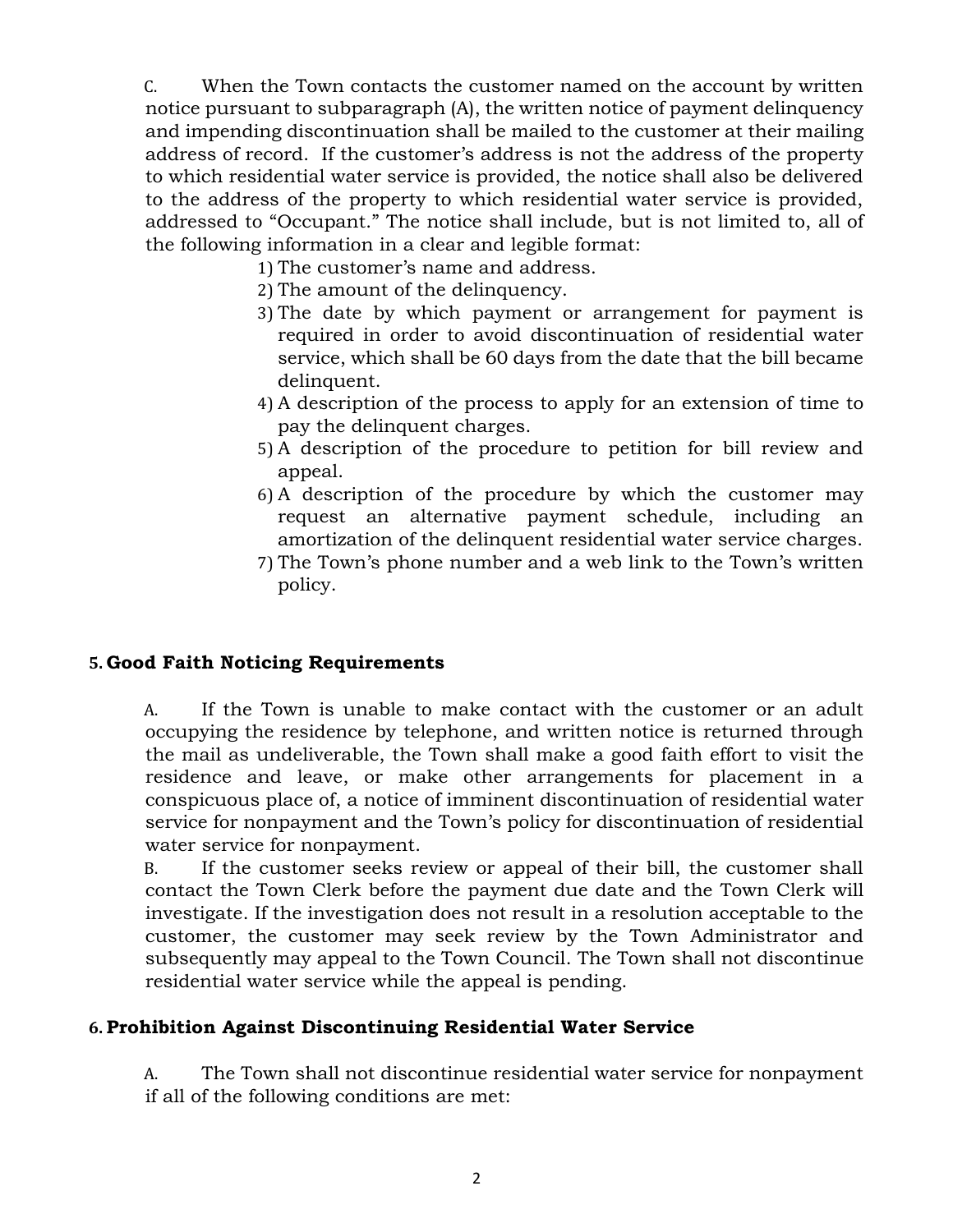1) The customer, or a tenant of the customer, submits to the Town the certification of a

primary care provider, as that term is defined in subparagraph (A) of paragraph (1) of subdivision (b) of Section 14088 of the Welfare and Institutions Code, that discontinuation of residential water service will be life threatening to, or pose a serious threat to the health and safety of, a resident of the premises where residential water service is provided.

2) The customer demonstrates that he or she is financially unable to pay for residential water service within the Town's normal billing cycle. The customer shall be deemed financially unable to pay for residential water service within the Town's normal billing cycle if the household's annual income is less than 200 percent of the federal poverty level. 3) The customer is willing to enter into an amortization agreement, alternative payment schedule, or a plan for deferred payment with respect to all delinquent charges.

B. If the conditions listed above in subsection A. are all met, the Town shall offer the customer one or more of the following options at Town's choice:

- 1) Amortization of the unpaid balance.
- 2) Participation in an alternative payment schedule. 3) Temporary deferral of payment.

C. The Town Clerk's Office is authorized to determine which of the payment options described in paragraph 6.B the customer undertakes and may set the parameters of that payment option provided that the repayment of any remaining outstanding balance occurs within 12 months.

D. Residential water service may be discontinued no sooner than 5 business days after the Town posts a final notice of intent to disconnect service in a prominent and conspicuous location at the property under either of the following circumstances:

- 1) The customer fails to comply with an alternative payment schedule, or a deferral in payment plan for delinquent charges for 60 days or more.
- 2) While undertaking an amortization agreement, an alternative payment schedule, or a deferral or reduction in payment plan for delinquent charges, the customer does not pay his or her current residential water service charges for 60 days or more.

#### **7. Restoration of Water Service**

A. If the Town discontinues residential water service for nonpayment, it shall provide the customer with information on how to restore residential water service. For a residential customer who demonstrates to the Town that the household income is below 200 percent of the federal poverty line, the Town shall do the following:

1) Set a reconnection of service fee for reconnection during normal operating hours in an amount that does not exceed fifty dollars (\$50), or the actual cost of reconnection if it is less. For the reconnection of residential water service during nonoperational hours, the Town shall set a reconnection of service fee that does not exceed one hundred fifty